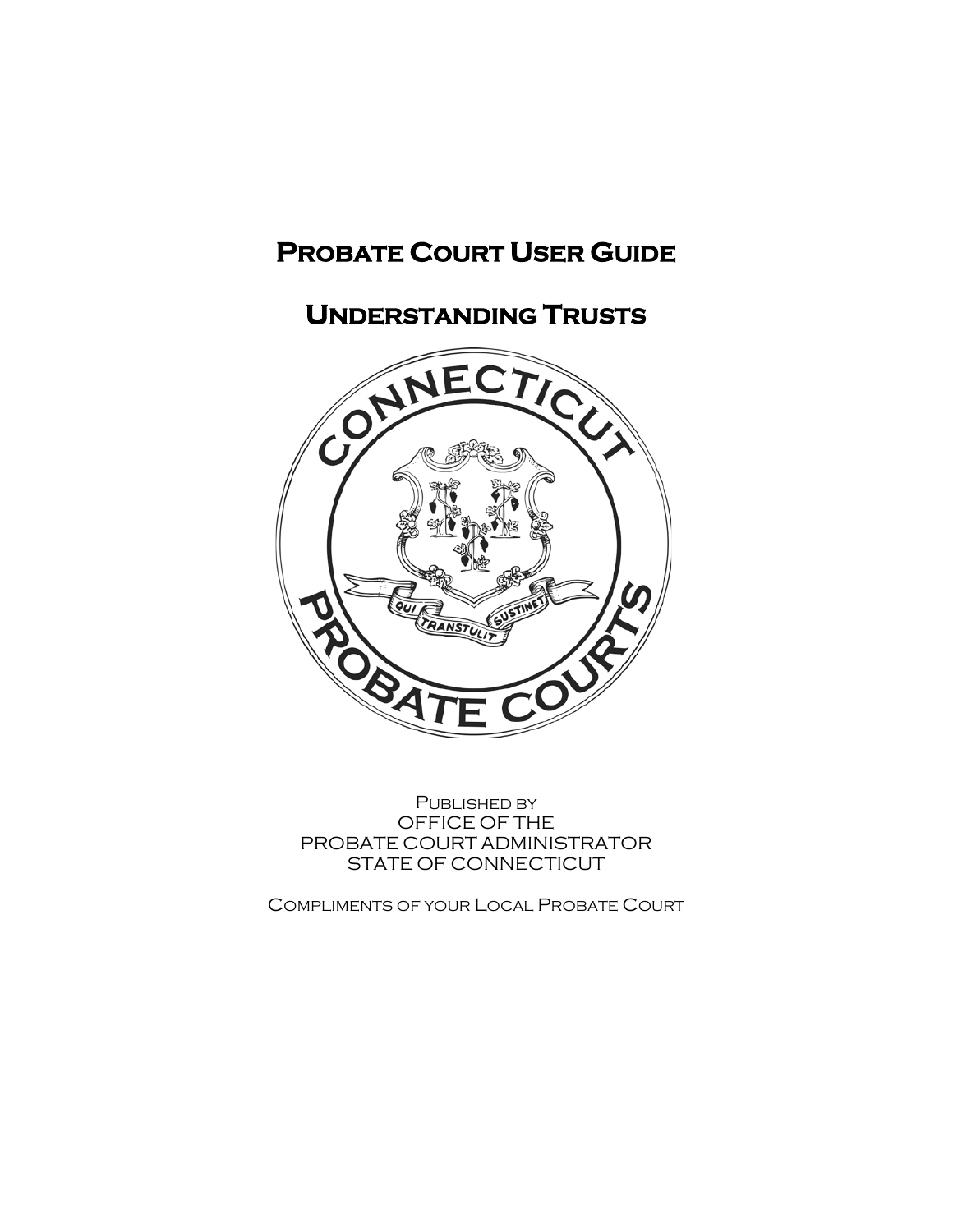#### **Introduction**

This user guide is offered to give an elementary understanding of the complex subject of trusts. It is meant to answer some of the most basic questions about trusts and give the reader enough information to ask more detailed and probing questions of professionals in the field of trusts.

Consumers should be leery of marketers who offer incredible claims about what a trust can do, and they should be doubly leery when a hefty price is attached to the product the marketer is trying to sell. When in doubt, seek a second opinion from a trusted professional.

Forms for trusts and other probate matters are available online at [ctprobate.gov.](http://www.ctprobate.gov/) Click on "Forms." Forms are also available at the Probate Courts.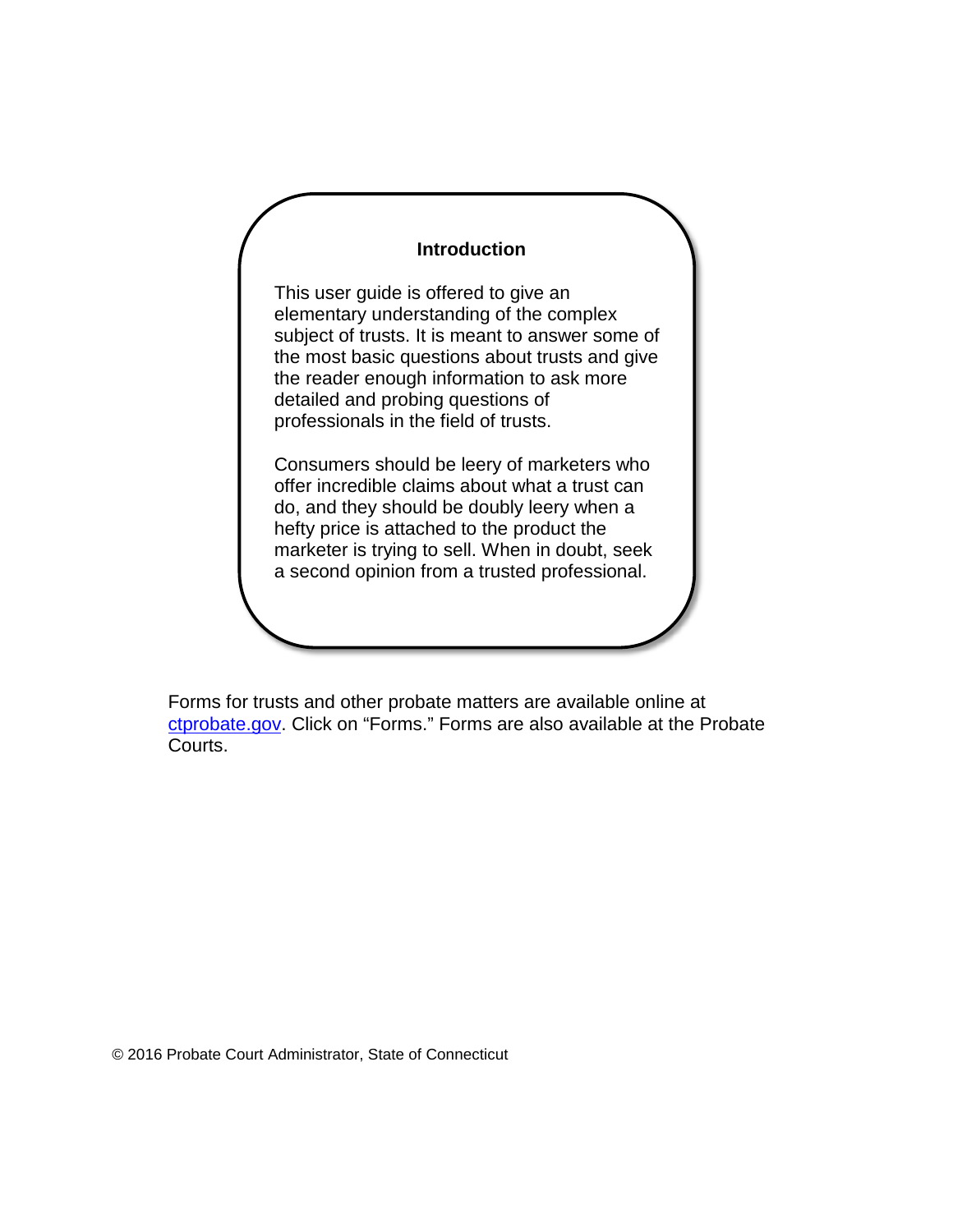### **Glossary of Terms**

**Account:** A report of the trustee's financial transactions, including a list of receipts, disbursements, sales and purchases of assets and distributions to beneficiaries.

**Beneficiary:** A person or institution for whose benefit the trust was created. A beneficiary is frequently a close relative of the settlor but need not be. Other typical beneficiaries include charities, friends of the settlor and others whom the settlor wishes to benefit in some way.

**Financial Report:** A simplified version of an account.

**Living (Inter Vivos) Trust:** A trust created and activated while the person who established it (settlor) is still living. It should not be confused with a living will, which is another legal device incorporating a person's wishes concerning the removal of life support systems under certain circumstances.

**Medicaid:** A federally-created program, which is administered by each state, which provides long-term nursing care and other benefits to those qualified to receive it. Medicaid is commonly referred to as "Title 19."

**Settlor:** The person who creates a living trust, frequently the one funding it. This person may also be referred to as a grantor or donor.

**Spendthrift Trust:** A trust designed to be immune from the claims of the beneficiaries' creditors, often including the state or federal government.

**Term:** A trust may last for a short, fixed period of time or, if properly planned, for a longer period, even spanning generations. The most common type of trust is one designed to last during the life of the settlor's surviving spouse and beyond, usually until the settlor's children or other descendants reach a certain age of maturity. Charitable trusts often last indefinitely — for as long as there are assets to manage and distribute.

**Testamentary Trust:** A trust created within and as part of a person's will.

**Testator:** The person executing a will, with or without a testamentary trust.

**Trust:** Generally, a legal device designed to provide financial assistance to someone without giving that person total control over the trust assets. A trust may be revocable or irrevocable, express or implied. This user guide will deal only with express, *written* documents that become irrevocable upon the death of the person who created the trust.

**Trustee:** The person or institution entrusted with administering the trust. The term should be distinguished from an executor or administrator, who is responsible for settling a decedent's estate regardless of whether a trust is involved. The common characteristic that trustees, executors, and administrators share is that they are all *fiduciaries*, meaning that they have been entrusted with other people's assets, and they are legally responsible to manage them properly.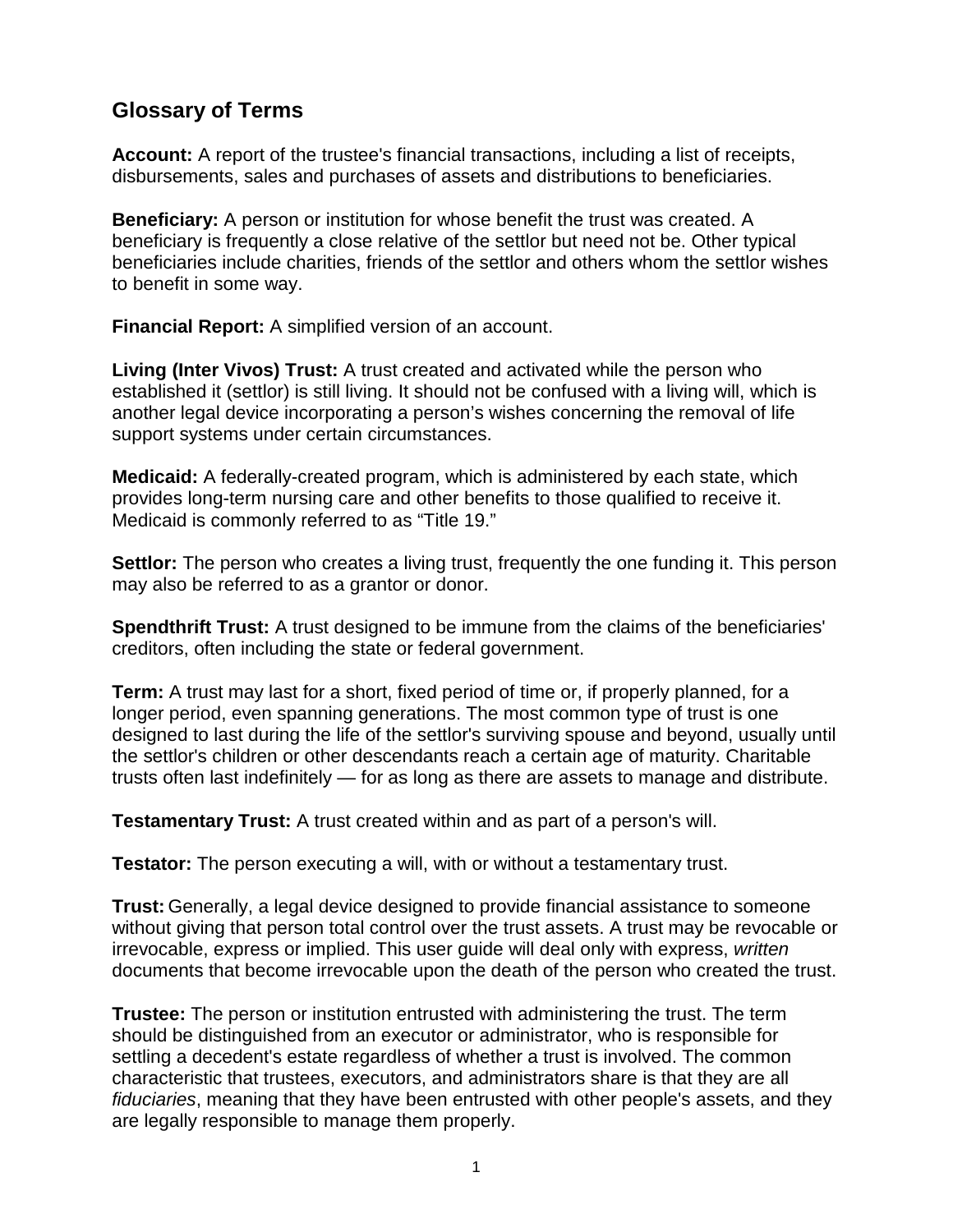## **Why Trusts may be of Value**

Trusts have generally been used to help people who fall into two basic categories: people who need financial assistance and people who are unable to manage their own money properly. Trusts have been used to benefit children, those over the age of 18 who are unable to manage large sums of money, those with disabilities who aren't able to manage their own affairs and those with substantial creditors.

In addition, trusts are commonly employed as devices to shield a person's assets from unnecessary taxation or court supervision. The trustee is normally directed to pay income to one or more beneficiaries and is given discretion to distribute principal, usually subject to certain stated standards. The payment of income may also be discretionary. The trust, therefore, allows the settlor (even after his or her death) to distribute assets to favored parties and to control those assets "from the grave" through the trustee whom he or she has appointed. For example, an individual who has children from a prior marriage might establish a trust for his or her spouse to ensure that the individual's children receive the trust property after the spouse's death. If properly created, a "spendthrift trust" (see definition in "Glossary of Terms") may be crafted to shelter assets from the reach of the beneficiaries' creditors, including the government.

#### *Tax benefits*

Another advantage of the trust is its ability to shelter certain assets from estate taxes at the time of the settlor's death. Both the state and federal governments tax lifetime gifts and property passing after death, if certain exemptions are exceeded. The subject is a complicated one, but the reader should be aware of the fact that gifts or bequests between spouses are normally exempt from the estate tax. The proper use of a trust may shelter assets from taxation when the surviving spouse dies. In 2016, an estate of \$2 million or less is exempt from the Connecticut estate tax. The federal estate tax exemption is more than \$5 million. It does not matter whether the trust is a testamentary or living trust – *the potential tax benefits are identical.* The use of an irrevocable life insurance trust or a charitable remainder trust may also offer potentially attractive tax benefits.

### **Comparison of Testamentary and Living Trusts**

Both testamentary and living trusts can play a valuable role in professional estate planning. Each device should be analyzed to determine the best course for an individual. What follows is a summary of the most common benefits and detriments mentioned by objective practitioners in the field.

#### *May a testamentary or living trust be modified or revoked?*

A testamentary trust is *always* revocable and modifiable as long as the testator is living and competent. Naturally, it becomes irrevocable when the testator dies. A living trust, as the term is commonly used, is ordinarily revocable, although certain types of trusts established during the settlor's life may be irrevocable, usually for tax reasons. For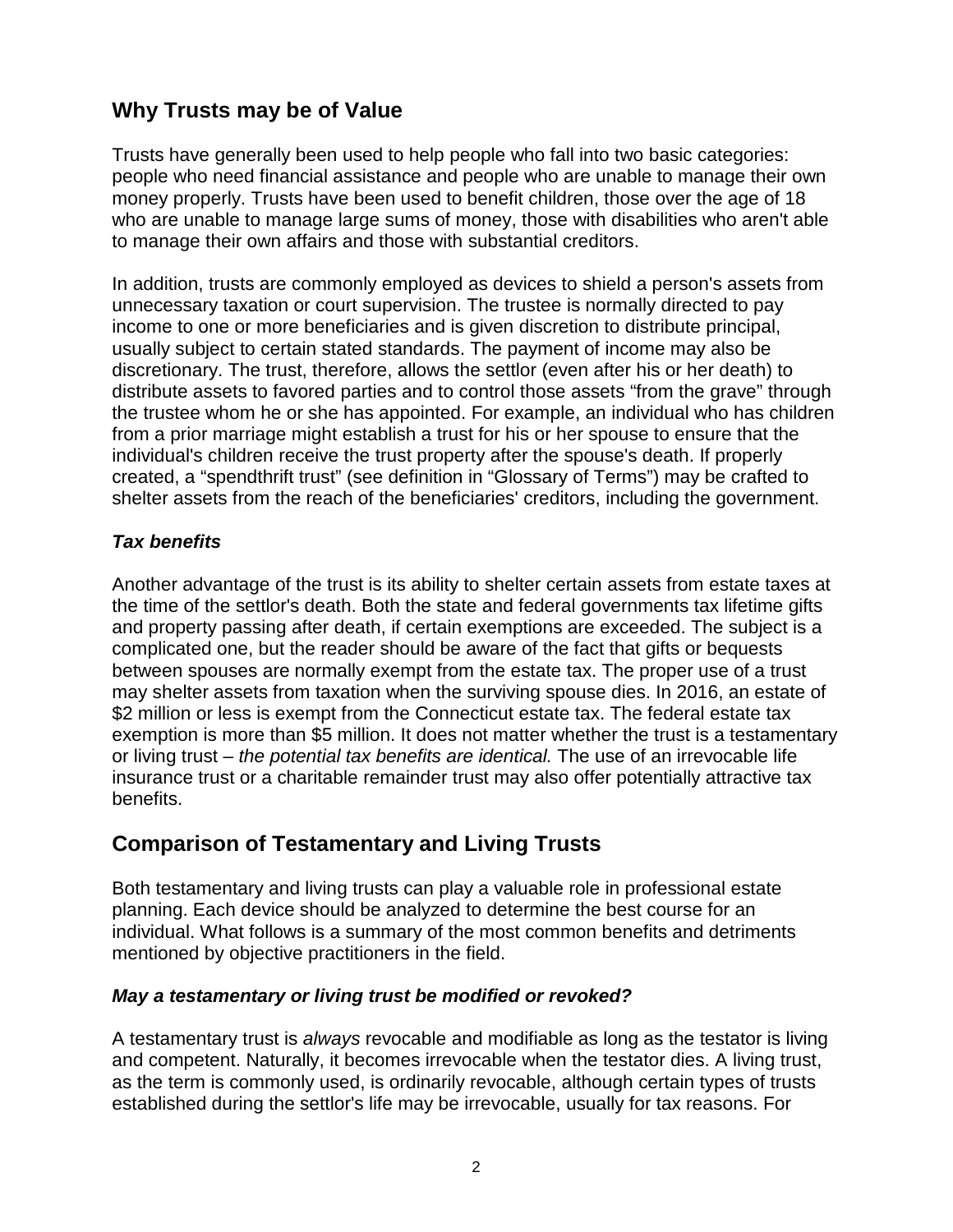example, a typical life insurance trust (and often a charitable remainder trust) is irrevocable upon formation.

#### *Does the person creating the trust lose control of his assets?*

Since a testamentary trust does not spring into use until the testator's death, the testator retains full control and use of his or her assets *in the testator's own name, without transferring them to the trust.* In a *revocable* living trust, the settlor (who normally appoints himself or herself as the initial trustee) usually remains in control of the assets as long as he or she is alive and competent. The settlor normally must transfer all of his or her assets to the trust and thereafter controls their use as his or her own selfappointed trustee. Therefore, any entities holding assets (such as banks, brokerage houses, etc.) must be notified of the transfers, and the correct forms must be completed to transfer the assets properly. Without completing these transfers, the living trust may be of virtually no value, since the trustee of a living trust cannot control assets that have not been properly transferred to the trust. It is somewhat cumbersome to transfer assets in and out of a living trust, and sometimes the result is that assets that were intended to be made part of the trust fall outside of the trust because they were not properly transferred to it.

#### *How is real estate transferred to a living trust?*

If real estate is part of a living trust, a proper deed must be drafted, executed and placed on the public land records to properly transfer the real estate to the trust. If the settlor subsequently wants the real estate back in his or her name, another deed will have to be employed to reverse the process. The transfer may also necessitate notifying the mortgage holder and obtaining its approval. In addition, the homeowner's insurance company should be notified. An attorney should always be consulted before making real estate transfers, since important tax and other implications are involved. Property tax ramifications should also be carefully weighed and considered before making such a transfer, because the transfer may invalidate an existing tax exemption. With a testamentary trust, the settlor retains direct ownership of the real estate, so deeding it to the trust is not necessary.

#### *What do attorneys charge for testamentary and living trusts?*

There is no fixed rule about what attorneys may charge for either kind of trust. It is normally part of an overall estate plan. Traditionally, fees will depend on the complexity of the estate, the complexity of the legal document and the amount of time expended. Some attorneys charge substantially more to draft a living trust than a testamentary trust, even though the legal work may be very similar. It is always a good idea to obtain a fee quotation *in advance* for both kinds of trusts and to weigh the pros and cons of the work performed against the fees charged. When in doubt, get a second opinion.

#### *Are trusts confidential?*

A testamentary trust remains confidential until the settlor dies. At that time, the entire will, including the trust is submitted to the Probate Court and becomes a matter of public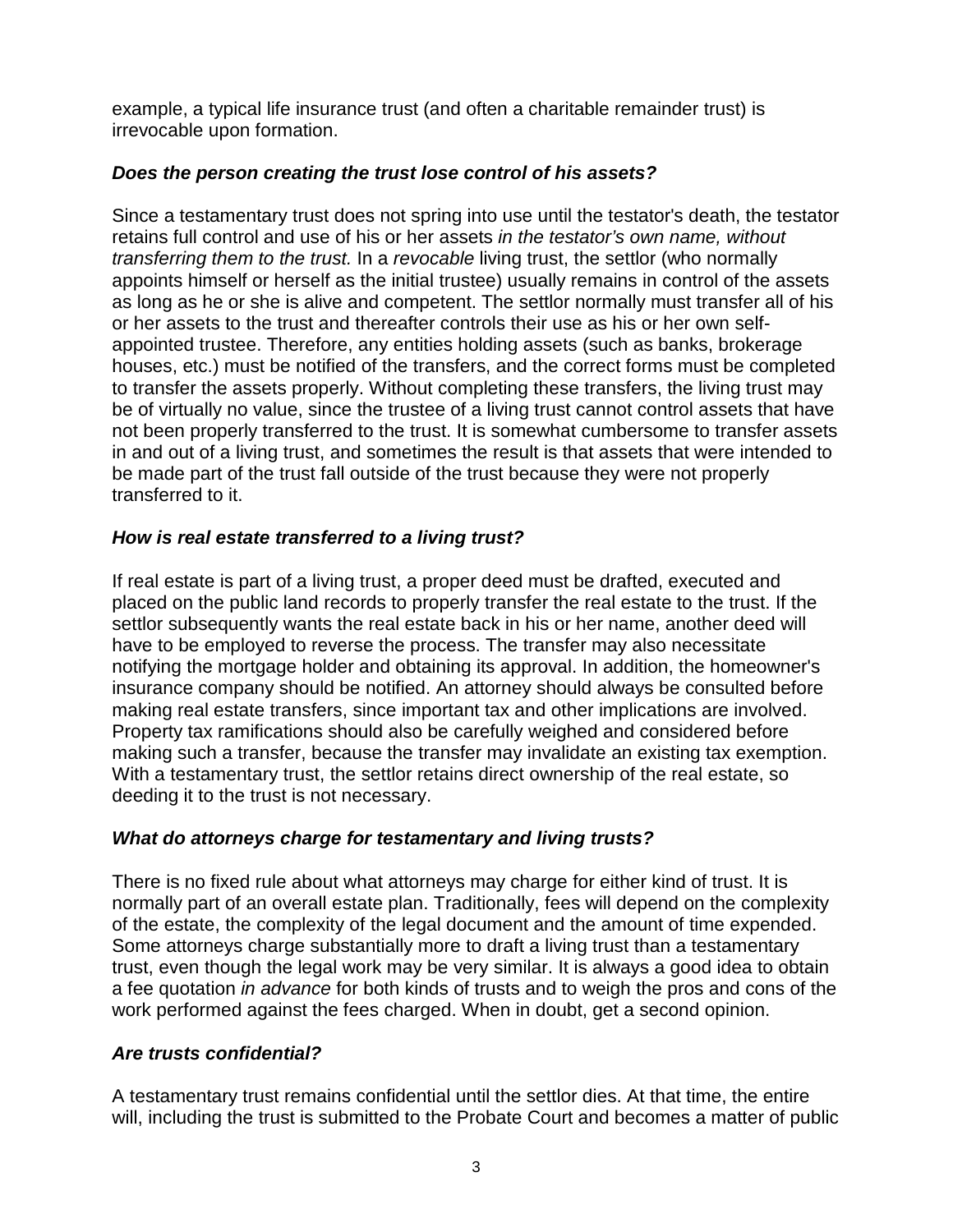record, although few people bother to look at other people's wills. A living trust may remain confidential to uninterested parties. Interested parties have a right to know the contents of the trust instrument. Contrary to the assertions of some, it is not proper to prevent a beneficiary with a legitimate interest in the trust from receiving a copy of at least the portion of the trust applicable to that beneficiary. The intervention of a court may be required if the trustee fails to provide it. For example, a beneficiary has the right to petition the Probate Court for a copy of the instrument as part of a request for an account from the trustee.

#### *Can a testamentary or living trust protect trust assets from creditors?*

While some may argue that the assets in a living trust can be insulated from the claims of the settlor's creditors, there are important exceptions. The creditors of a settlor who has created a revocable, funded living trust (the most common of all) and named himself or herself as trustee **can and do** reach the settlor's assets. That applies also to a settlor *or his or her spouse* who needs long term care (whether at home or in a nursing home) and submits an application for Title 19 Medicaid assistance. Under current federal and state law, the revocable trust assets will be deemed available to the settlor or his or her spouse and could result in denial of Title 19 benefits.

On the other hand, properly drafted spendthrift trusts, whether testamentary or inter vivos, can shield trust assets from the creditors of *beneficiaries.* In addition, the beneficiary of a properly drafted *special needs* trust **would** be eligible for Title 19 assistance, since the assets within such a trust would not be deemed available to the beneficiary. This area of the law is extremely technical and fraught with potential pitfalls. An attorney with expertise in Title 19 law should always be consulted beforehand.

#### *What are the legal and other fees in administering a trust?*

The legal and other professional fees in *administering* (as opposed to *creating*) either kind of trust may vary, but it is common for attorneys to charge clients on the basis of time and effort expended and not on the size of the estate. Ordinarily, accountants do the same. In that regard, there should be little difference between the legal or accounting fees incurred in handling one trust over another. The work is virtually identical:

- (1) A list of the assets of the trust must be compiled, together with date of death values (and alternate valuation dates with larger estates).
- (2) Creditors' claims must be reviewed.
- (3) Appropriate tax returns must be filed with virtually identical tax results.
- (4) Information should be provided to interested beneficiaries as reasonably requested.
- (5) Finally, some kind of an overall account or financial report should be provided to the beneficiaries.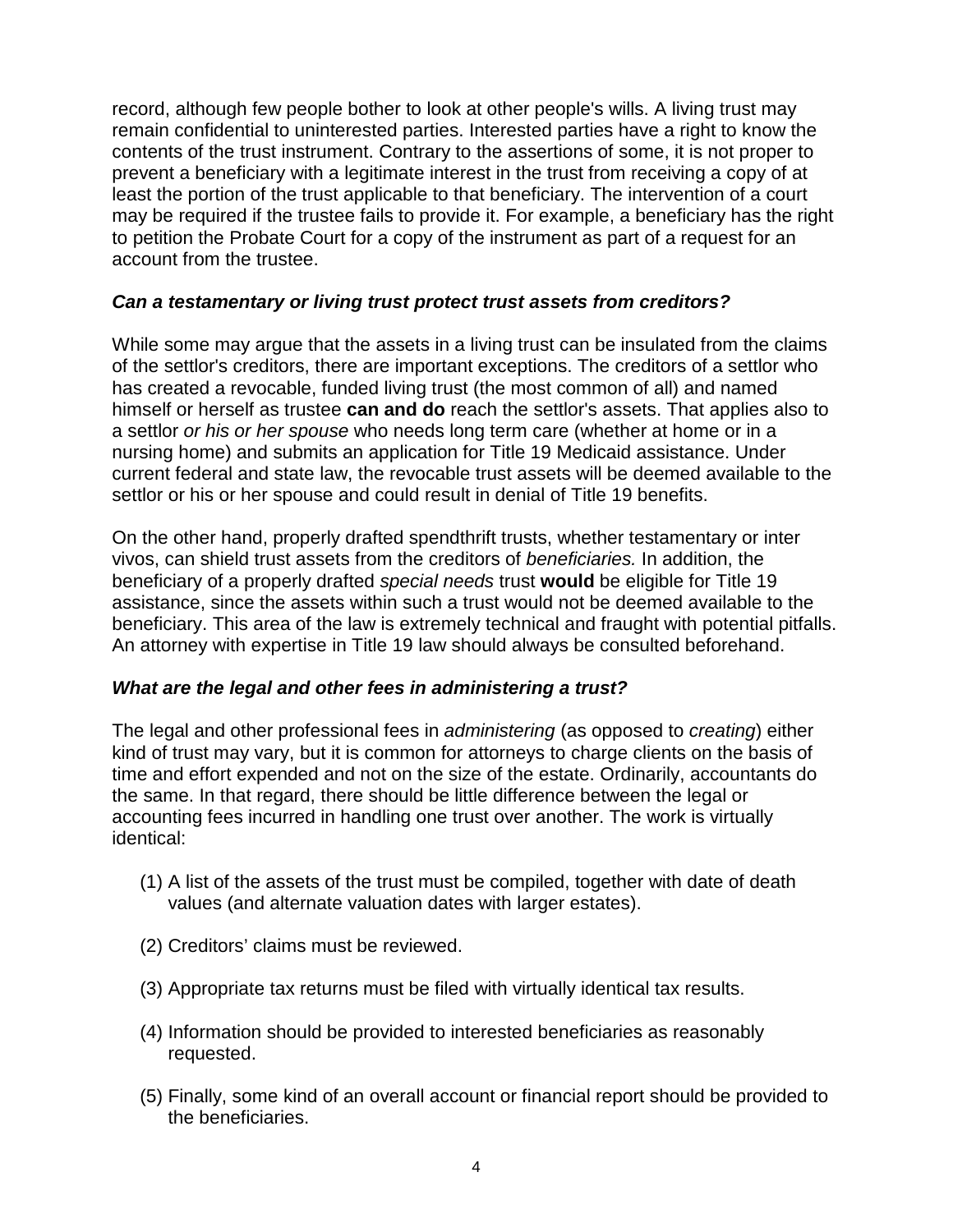Any suggestion that the administration of a living trust does not entail this work, especially in larger estates, is misleading. The trustee of a living trust who did not perform this elementary work would violate his or her fiduciary duty to the beneficiaries.

Some states have statutory schedules for the payment of testamentary trustees, executors and administrators. Connecticut is not such a state. On occasion, fees allowed in other states are offered as examples of the kinds of fees charged in Connecticut Probate Courts. It is important to note that, in Connecticut, *all* fees are subject to probate review for reasonableness in any matter before a Probate Court. Any party may challenge the fees charged by a trustee or any other fiduciary, and the *fiduciary has the burden of proving their reasonableness.* The court can and will reduce fees if the court considers the fees unjustifiable and excessive.

The fees charged by the trustee of a living trust are generally not screened by anyone but the parties themselves. Even if they are excessive, the parties may not be aware of that fact and may be reluctant to question or object to them. A beneficiary may challenge the fees by invoking the jurisdiction of the Probate Court or bringing an action in the Superior Court.

#### *What delays are involved in trust administration?*

Delays in the probate process are sometimes offered as a reason for using a living trust. Delays in administering testamentary trusts are virtually *always* related to the actions of the trustee. Common causes of delays include time needed for federal or state tax audits, litigation involving the estate or trust or simply the reluctance or inability of the trustee to perform the necessary duties in a timely fashion. It is almost never the probate process itself that causes a delay in the administration or distribution of trust assets. On the contrary, it is often the prodding of the Probate Court that prompts the trustee to complete his or her duties more expeditiously. With a living trust, there is no apparatus to "move the trustee along," except for the informal prodding of other family members. The problem is often compounded when the trustee and the beneficiaries do not enjoy a good working relationship.

#### *What is the truth about "avoiding probate"?*

Perhaps the most advertised "benefit" of the living trust is that it "avoids probate." What that often-misunderstood phrase means is that it avoids the supervision of the Probate Court. Avoiding probate does *not* avoid estate or inheritance taxes. Those taxes apply equally to assets held in a living trust or a testamentary trust, and the opportunity of minimizing those taxes applies equally to both kinds of trusts.

An often misunderstood fact is that a living trust does *not* avoid the statutory fees charged by the Probate Court. These fees are established by the state legislature. Additional information about probate fees may be found in the Probate Court user guide entitled *User Guide for Administration of Decedents' Estates* and on the Probate Court website at www.ctprobate.gov*.* For example, a \$250,000 estate passing to a nonspouse would result in a \$990 probate fee, while the fee to a surviving spouse would be \$553, since there is a special exemption for spouses. Many experienced probate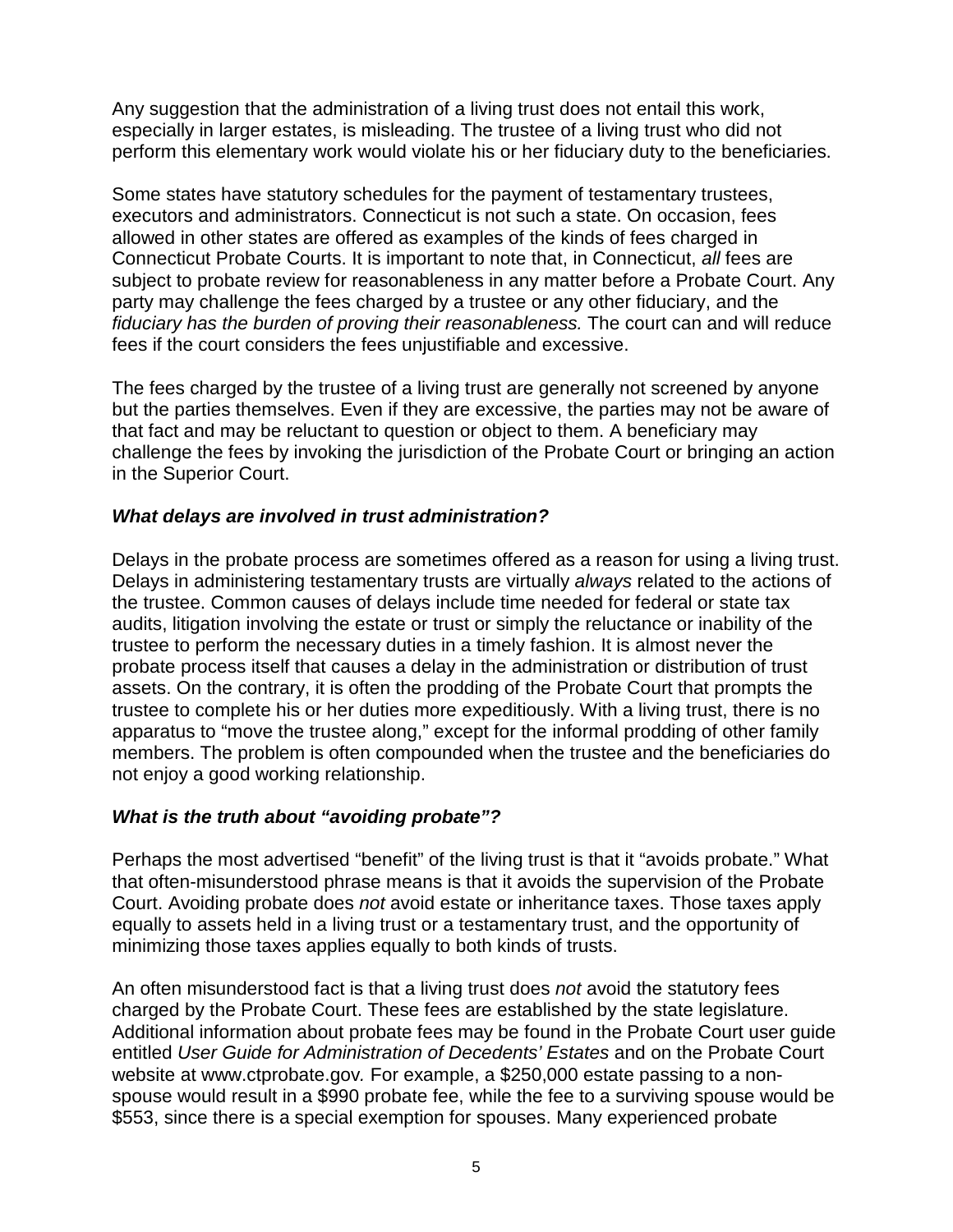practitioners do not find these fees excessive, and most lay people, when they discover what they are, find them reasonable as well.

In deciding whether to use a living trust, it should be kept in mind that these probate fees are charged on the basis of the gross taxable estate as shown on the Connecticut estate tax return, which must be filed in the Probate Court **even if all the decedent's property is passing through a living trust.** Therefore, the same fees will generally be charged whether or not a living trust is used.

#### *What are the advantages of Probate Court supervision?*

The Probate Court offers a speedy and inexpensive mechanism for resolving questions or disputes concerning the administration of a trust. This includes the availability of informal conferences that often resolve problems without the need for formal litigation, thereby saving the parties a great deal of time and money. This is just one reason why many people consider the supervision of the Probate Court to be a positive feature. The role of the court is not to interfere in the management of the estate, but to *expedite it.* Here are two other examples:

- (1) When executors, administrators or trustees are not acting properly or promptly, the court can and will spur them on to complete their duties.
- (2) Probate proceedings can be very simple and informal. Many Connecticut estates are administered by family members without the assistance of an attorney. These family members often forego the payment of a fiduciary's fee or charge less than a professional.

Finally, experience has shown that *some* fiduciaries act dishonestly. While the vast majority of trustees perform their duties with integrity, one cannot ignore those incidents in which funds have been misappropriated, sometimes for years, without anyone being aware of it. The supervision of the Probate Court, including the requirement that the trustee file periodic accounts, can provide an excellent deterrent to such problems. In the event that a problem arises, it offers an effective and inexpensive mechanism to effect a remedy.

#### *What can happen when the settlor of a living trust becomes incapable?*

A currently funded living trust provides a seamless mechanism for meeting the needs of a settlor who becomes incapacitated after creating the trust. What typically happens is this: the settlor, in the living trust instrument, provides that if he or she becomes incapacitated, a new trustee (named by the settlor) will take over management of the trust assets and provide for the settlor's care for the remainder of his or her life. Then, upon the settlor's death, the trustee would continue to manage the trust assets for the benefit of the settlor's beneficiaries. Advocates of this arrangement argue that this procedure avoids the appointment of a conservator for the incapacitated individual by the Probate Court, and they are right. It does. But whether or not that is a good thing is something for the settlor to consider carefully.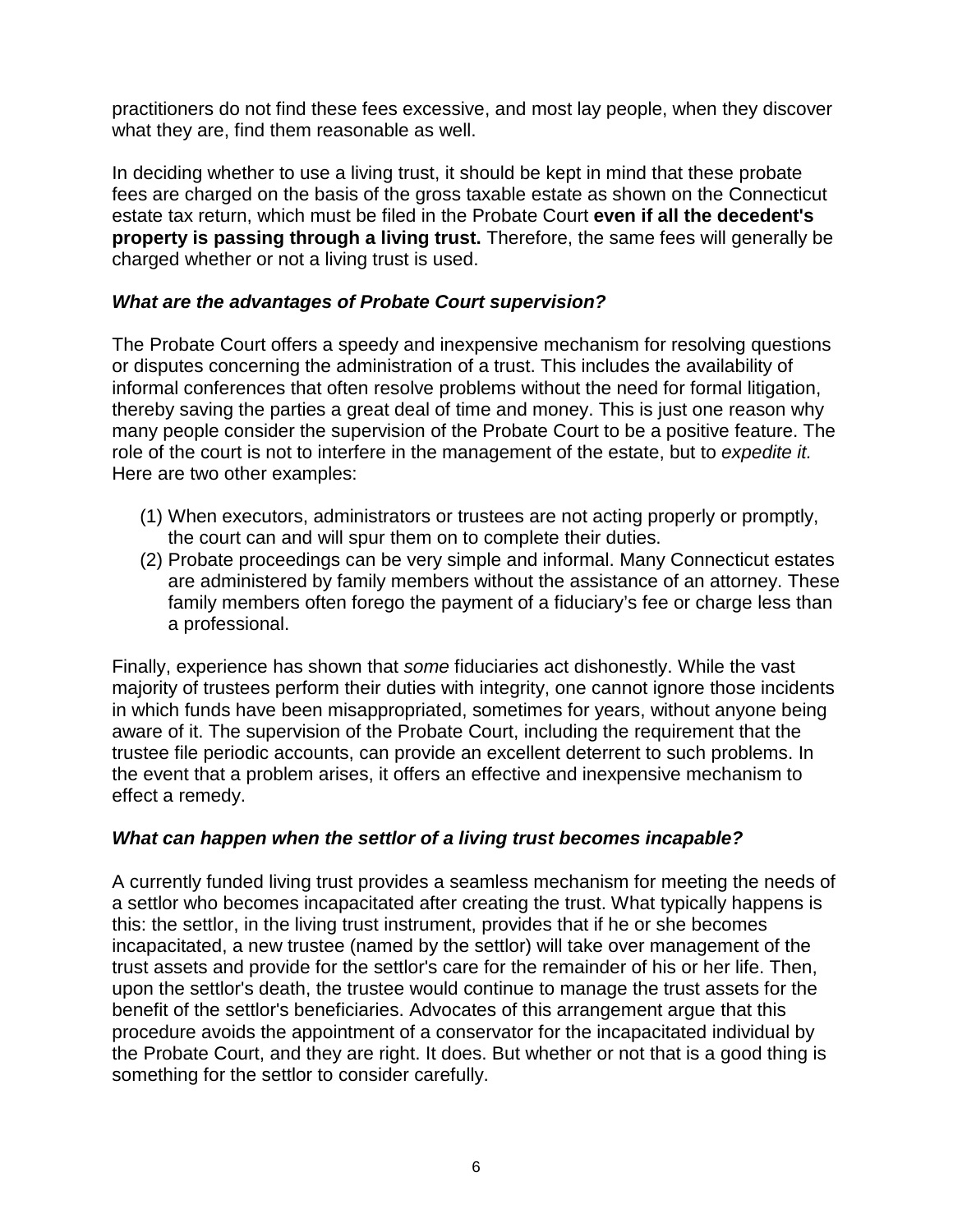First, such trusts frequently provide that someone other than the settlor will determine whether the settlor has become incapacitated. If that determination is made, the settlor may lose control over his or her own property *without any impartial court determination whatsoever.* 

Secondly, the trustee will be managing the trust assets for the incapacitated settlor without any oversight to insure that the settlor is treated fairly.

Conversely, if the living trust did not provide this kind of power, the trustee or other family member *would* probably need to seek the appointment of a conservator through the Probate Court. That procedure includes important safeguards to insure that due process rights are guaranteed to the alleged incapable person:

- (1) A copy of the petition is given to the person so that he or she knows exactly what is being alleged and can challenge those allegations if he or she disagrees with them.
- (2) An attorney must be appointed for the person if he or she cannot request one, so that his or her legal interests are adequately protected.
- (3) A hearing is held before the judge in an informal atmosphere, which may occur within the person's own home or hospital room if he or she cannot attend the hearing in court.
- (4) The person is invited to participate fully in the process, and his or her wishes are carefully considered by the court, including the identity of the person who might become the conservator.
- (5) The conservator's actions can be controlled by the court, so that an inappropriate admission to a nursing home or the premature sale of the person's home can be avoided.
- (6) The conservator must periodically account to the court for the actions taken, so as to avoid self-dealing, improper use of assets and the taking of excessive fees.
- (7) If any interested party is dissatisfied with the actions taken by the Probate Court, an appeal can be made to a higher court.

The protection of beneficiaries' fundamental rights is an inherent part of the probate process. In the case of a living trust that is not within the court's jurisdiction, legal remedies are available, but it falls upon the settlor or beneficiary to seek them out, a process that may be cumbersome and costly. With basic rights at stake, the choice of a living trust should be made only after careful consideration and sound professional advice.

#### *Can an unsatisfied family member attack a trust?*

Some argue that it is easier for unsatisfied heirs to attack a person's will than a living trust. The fact is that either device may be challenged in court by a person with proper standing. Any competent attorney will take the necessary precautions to buttress the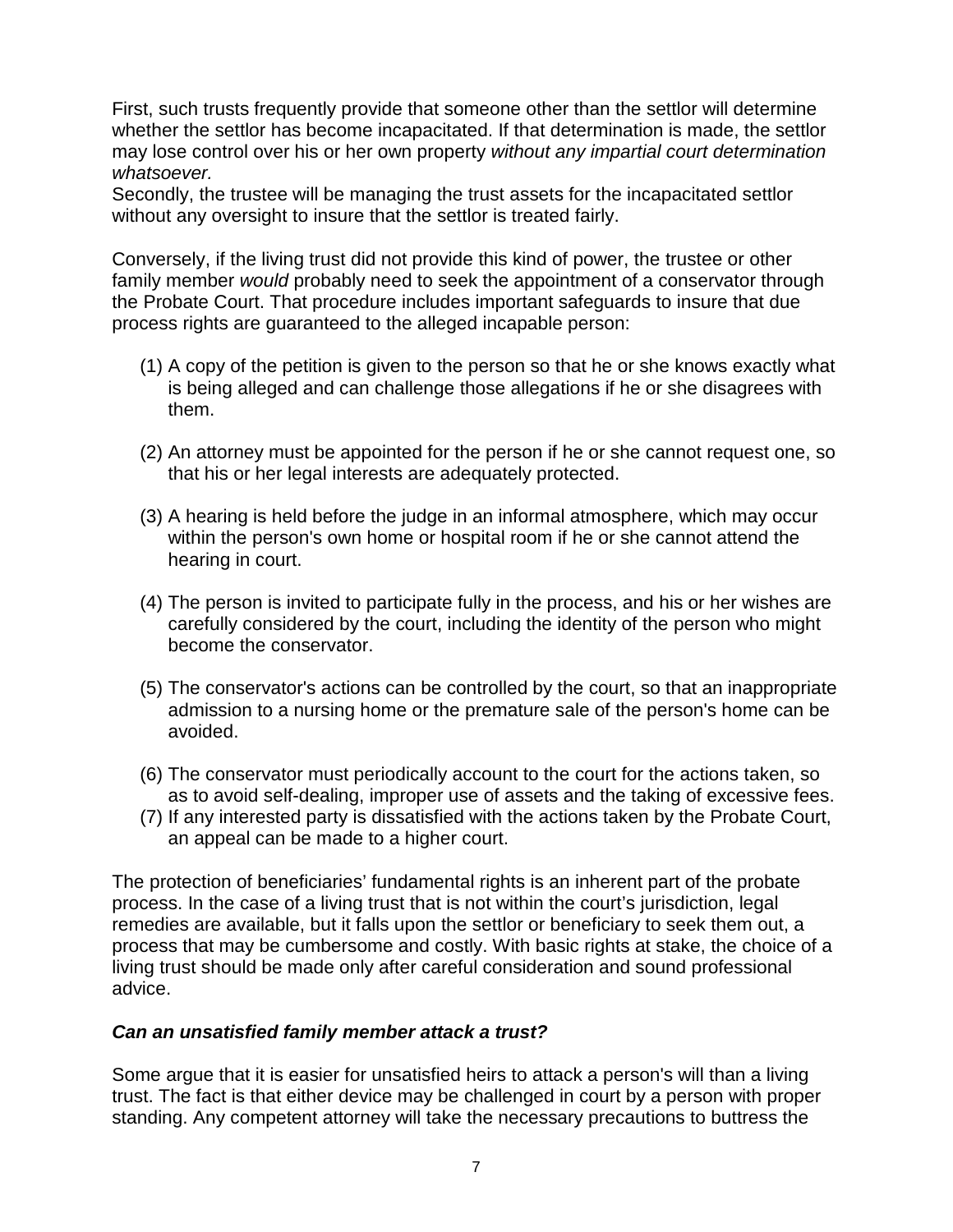relevant instrument against attack, whether it is a will or a living trust. That is why great care should be exercised in selecting the proper attorney to advise about the appropriateness of each device.

#### *If I have a living trust, do I still need a will?*

Most lawyers will recommend to clients who choose to have a living trust that they also execute what is called a "pour-over" will, simply because a living trust is ineffective as to any asset not transferred to the trust. For example, if the settlor neglects to transfer his or her house to the trust, that asset must pass through the probate process. If the settlor didn't execute a will leaving his or her assets to the trust or some other person, those assets may pass by law to persons the settlor never wanted to inherit from the other person. It is *always* a good idea to execute a will *in addition to a living trust.*

#### *Do I need a living trust or not?*

There is no one answer to the question, "Should I have a living trust?" Living trusts, wills (with or without testamentary trusts), the utilization of jointly held assets and other devices are all potentially useful and desirable estate planning tools to consider *with proper legal advice.* Embarking upon a sophisticated estate plan without proper professional guidance is not recommended and can have negative results. Similarly, small estates with typical family beneficiaries do not usually warrant the cost or complexity of a living trust. For example, *in general*, a married couple with combined assets (including potential life insurance proceeds) below the federal estate tax exemption will not need a trust *to save taxes.* Also, those with modest estates consisting of a jointly held home and cash or securities under a few hundred thousand dollars may find little benefit in using a living trust. A cost/benefit analysis should be undertaken to determine if the added costs warrant such a device. Therefore, great care should be exercised in locating a competent estate planning attorney to discuss the pros and cons of a living trust and any other estate planning device. If assistance is needed, contact your local or state bar association or obtain a referral from some other knowledgeable authority.

### **Rights as the Beneficiary of a Testamentary or Living Trust**

#### *The right to information and an account*

The trustee of either a testamentary or living trust should communicate periodically and regularly with the trust beneficiaries as the trust or circumstances dictate. Beneficiaries should normally be kept informed of major decisions affecting the trust: for example, the sale or exchange of a major asset of the trust, a major expense, the fees of the trustee and any other professional hired by the trustee, amounts distributed to beneficiaries and other matters of direct concern. If the trustee *does not* communicate, or if any beneficiary believes he or she is being kept "in the dark" by the trustee, the beneficiary has the right to petition the appropriate Probate Court for relief.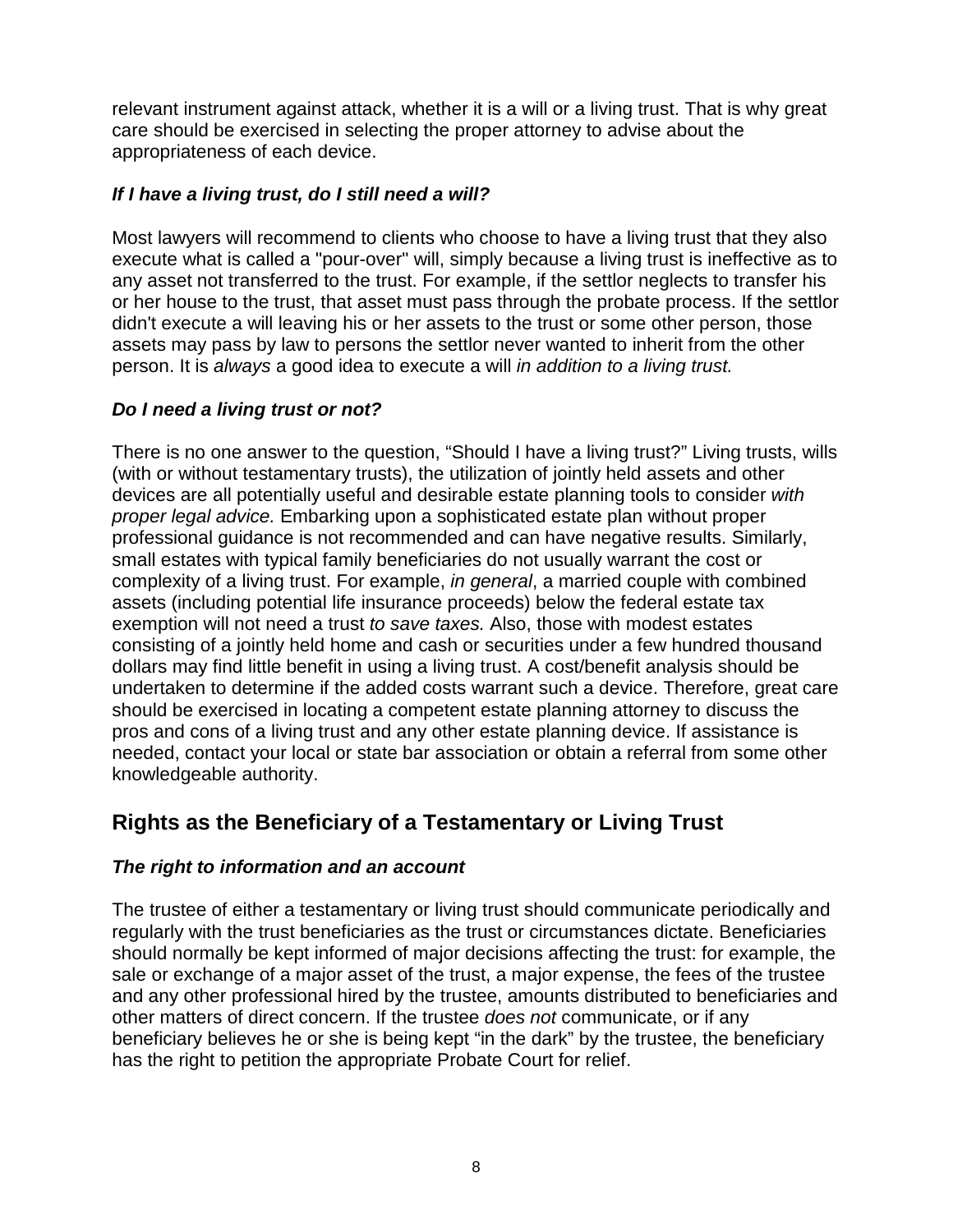Unlike testamentary trusts, living trusts are not under the continuing jurisdiction of the Probate Courts. However, C.G.S. section 45a-175 (c) permits the Probate Court to order an account from the trustee *of a living trust*, if the court finds:

- (1) the beneficiary has a sufficient interest in the trust,
- (2) cause has been shown that an account is necessary, and
- (3) the request for an account is not for the purpose of harassment.

The location and identity of the specific Probate Court is determined by C.G.S. section 45a-175 (c) (2), which allows the matter to be brought to that Probate Court:

- (1) which is the residence of the trustee, or if a corporate trustee, in which it has an office, or
- (2) in which the trust assets are maintained, or
- (3) in which the settlor presently resides or resided immediately prior to his death.

Testamentary trusts *are* under the continuing jurisdiction of the Probate Court, and trustees are required to file financial reports or accounts at least every three years, without the need for a request. Nonetheless, a beneficiary of a *testamentary trust* may ask the court to require a financial report or account at any time upon a proper showing of cause.

#### *The right to a copy of the trust instrument*

Any person may obtain copies of any non-confidential file in the Probate Court upon the payment of a reasonable copy charge. Testamentary trusts and wills are not considered confidential and are therefore available for copying.

If the beneficiary of a living trust or other interested party requested the trustee to supply a copy of the trust but was refused, that person may apply to either the Probate Court or the appropriate Superior Court for an order compelling that disclosure as part of an action for an account. It is within the discretion of either court to grant the request or not. Normally, the court would be inclined to do so if the party could prove sufficient economic interest in the trust that might be jeopardized without direct knowledge of the terms of the trust.

#### *The right to compel the distribution of income or principal from the trust*

Whether a beneficiary of either a living or testamentary trust has the right to *compel* the trustee to make a distribution of principal and/or income to that beneficiary (or any other beneficiary) depends on the circumstances of each case, most importantly the provisions of the trust itself. For example, it is common for family trusts to provide for the mandatory payment of *income only* to a surviving spouse and such amounts of principal as the trustee, in the trustee's discretion, determines are appropriate and reasonable. A surviving spouse who did not receive the mandatory payments of income would have a